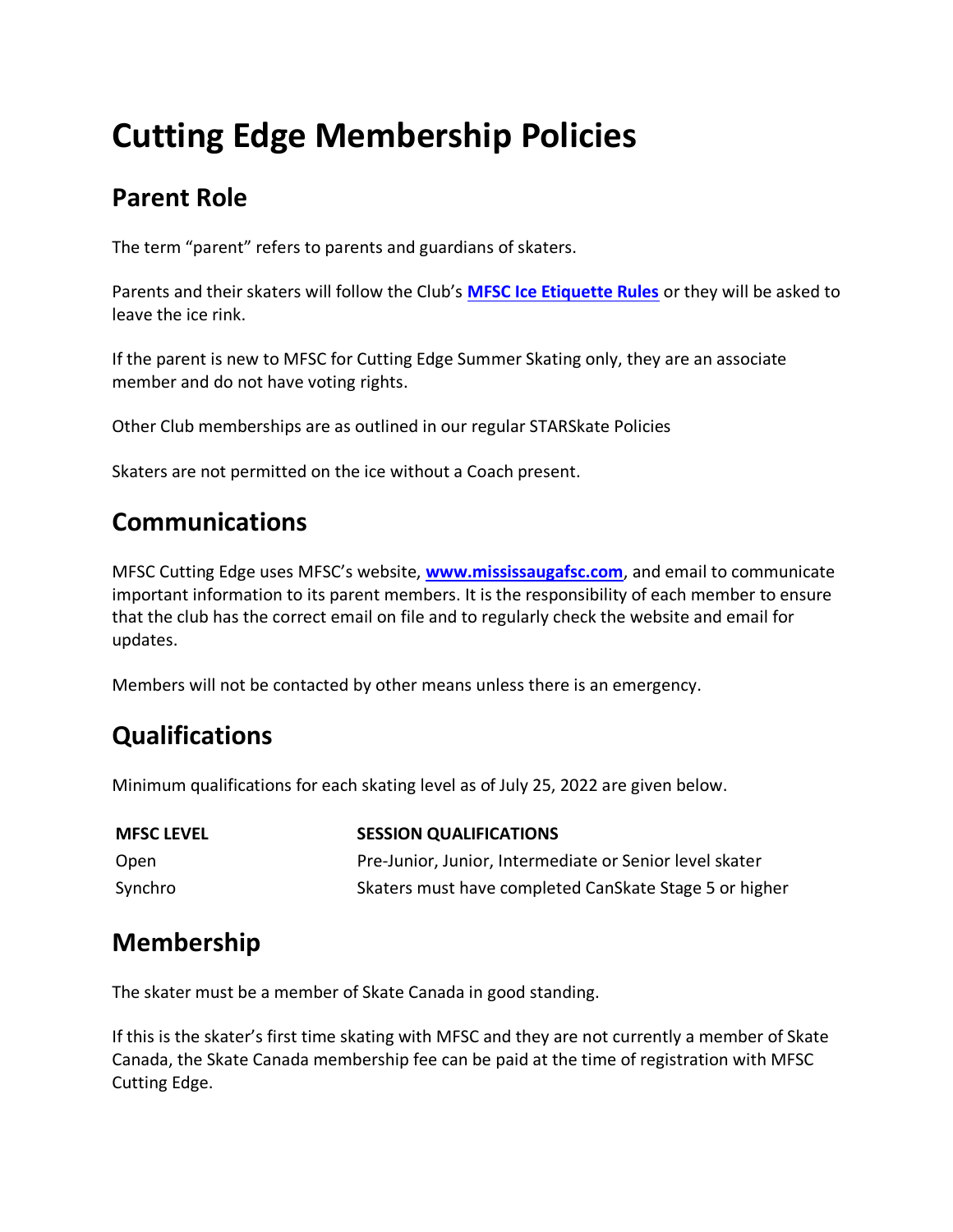If the skater is a member in good standing with Skate Canada and has already paid their Skate Canada membership fee through another club the Skate Canada number must be submitted when completing the skater information portion of the online registration. Otherwise, the fee will automatically be charged and proof of payment with another club can be submitted to **[info@mississaugafsc.com](mailto:cuttingedge@mississaugafsc.com)** for credit to their MFSC account for this fee.

## **Payment Policy**

Payments for registration and program fees are to be made by credit card only.

All sessions must be paid in full at the time of registration. No prorating will be offered.

It is the responsibility of the parent to ensure that the credit card on our records for payments is valid, otherwise a \$25 processing fee will be charged. The credit card information can be updated by the member at any time.

Payment for other fees such as assessment day fees can be made by cash or cheque. A \$45 processing fee will be charged for any NSF cheques.

# **Refund and Credit Policy**

Before session commences: Refund consists of repayment of session fee(s) plus Skate Canada fee (\$44, if paid for MFSC Cutting Edge) plus non-resident fee (if applicable) less withdrawal fee (\$50). Refunds will be issued on to the credit card used to complete the initial registration. Please email request to [info@mississaugafsc.com](mailto:info@mississaugafsc.com) and allow up to 2 weeks for processing.

After program commencement: No refunds or credits will be issued.

# **Discounts**

Discounts are not available.

Family discounts are not available.

Prorating of session fees is not available.

# **Registration for MFSC Cutting Edge Summer Program**

Registration for the MFSC Cutting Edge Summer Program is based on a weekly registration format. There is no partial week/days registration available for this program. The weekly session registration fee must be paid in full before the skater can join the sessions scheduled for the week. A \$25 change session fee will be applied if a member wishes to change